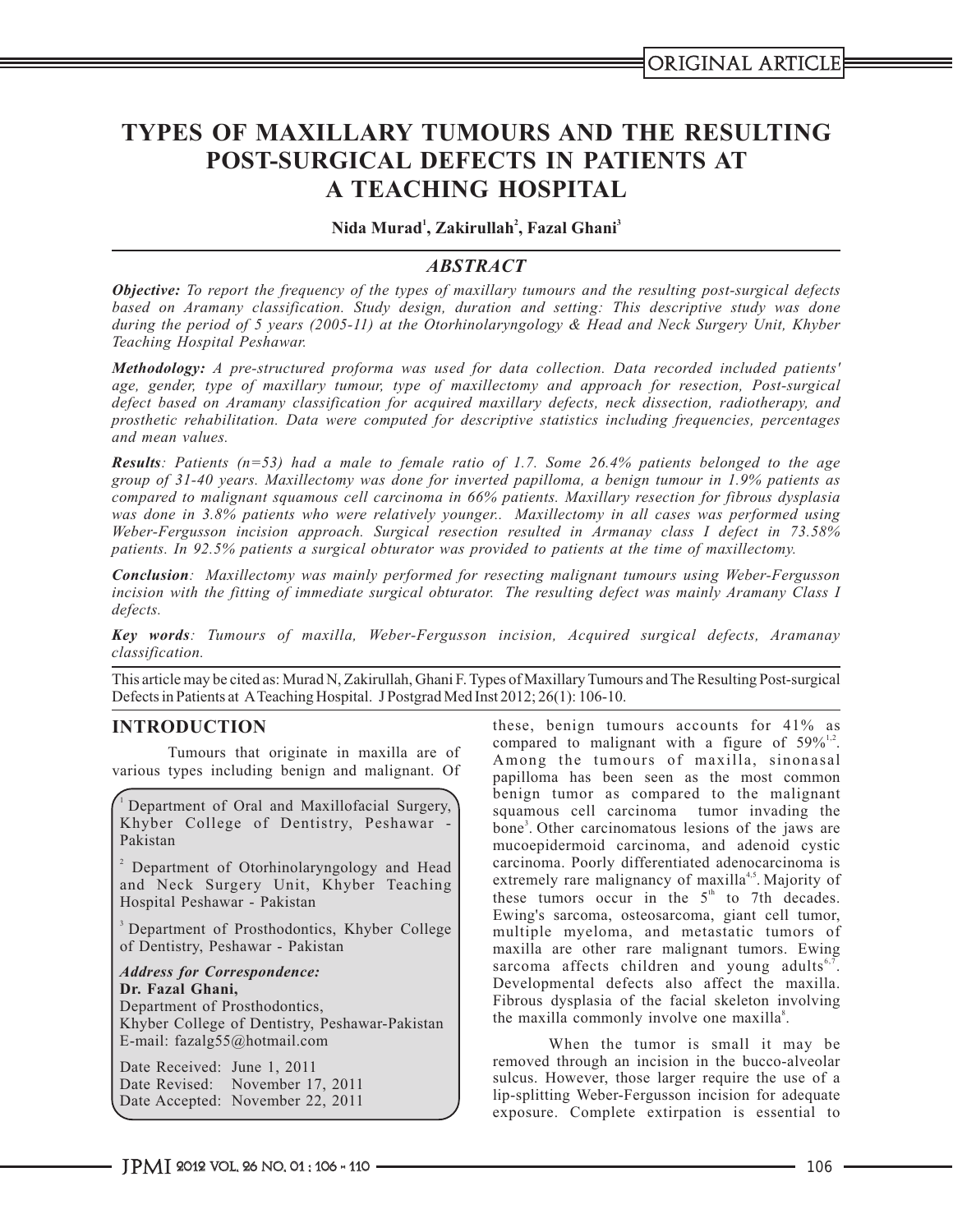prevent recurrence<sup>9</sup>. Palliative excision may be primary goal of prosthetic obturation is closure of considered for patients with intractable pain to the defect and separation of the oral cavity from provide rapid decompression of vital structures, or the sino-nasal cavities. A successful prosthetic provide rapid decompression of vital structures, or the sino-nasal cavities. A successful prosthetic to de-bulk a massive lesion, thus freeing the patient from discomfort, inconveneience and social patient from discomfort, inconveneience and social maxillectomy defect utilizes the remaining palate embarrassment. En-block resection of the primary and dentition to maximize the support, stability, tumor and metastatic lymph nodes is the principle surgical procedure for patients with oral cancer. surgical procedure for patients with oral cancer. This study aims to report the frequency of However, in cases of maxillary cancer, because of extremely aggressive biologic behavior of malignancy, radical surgery, including wide resection of the tumor is required<sup>10,11</sup>. Tumours of advanced stage require multimodal therapy, incorporating combination of chemotherapy, radiotherapy in addition to surgical resection. Bone<br>or cartilage invasion requires regional lymph nodes<br> $\frac{1}{2}$  Unit at Khyber Teaching Hospital Peshawar and dissection in addition to surgical resection of the Dentistry Peshawar (Pakistan). primary lesion because of the high risk of nodal spread. If the primary site is treated surgically,<br>then postoperative radiation to the cervical lymph<br>nodes is delivered if there are high-risk features.<br>Fifty three patients who underwent nodes is delivered if there are high-risk features,<br>such as multiple lymph nodes with cancer or maxillectomy and prosthetic rehabilitation during such as multiple lymph nodes with cancer or maxillectomy and prosthetic rehabilitation during extracapsular extension. Postoperative radiation is the period 2005-2011 were included in the study. extracapsular extension. Postoperative radiation is preferred over preoperative radiation, because of preferred over preoperative radiation, because of The hospital record of the patients with benign and the poor healing potential of irradiated tissues. Inalignant maxillary tumor who underwent various Recent studies have shown that adjuvant radiotherapy along with chemotherapy when treating cancers in the neck region improve Teaching Hospital (KTH) Peshawar were included.<br>
regional control of the cancer and an enhanced Data of patients who had maxillary defects due to regional control of the cancer and an enhanced survival of the patient<sup>12,13</sup>.

The ideal approach to the rehabilitation of<br>patients with acquired defects of the maxilla is the<br>from this study. A pre-structured data collection patients with acquired defects of the maxilla is the from this study. A pre-structured data collection surgical reconstruction including the principles and was used to record the patient data including age surgical reconstruction including the principles and was used to record the patient data including age, concepts of tissue engineering  $\frac{14}{15}$ . But this option is sender types of maxillary tumours, type of concepts of tissue engineering. But this option is gender, types of maxillary tumours, type of not feasible for many because of one or other maxillectomy and approach for resection Aramany not feasible for many because of one or other maxillectomy and approach for resection, Aramany reason including the compromised medical selection for resultant maxillery defects neck reason including the compromised medical classification for resultant maxillary defects, neck<br>condition of the patient, large size of the defect or dissection radiotherany and prosthetic condition of the patient, large size of the defect or dissection, radiotherapy, and prosthetic lack of expertise (Memon and Ghani 2006).<sup>14</sup> In rehabilitation. Data were analyzed using lack of expertise (Memon and Ghani 2006). In rehabilitation. Data were analyzed using addition, absence of teeth and the location, type, descriptive statistics Frequencies percentages and extent and remaining natural teeth have a tremendous influence on the rehabilitation of patients with a prosthetic obturator. Therefore, **RESULTS** surgical resections for maxillary tumours need to The age range was 10-75 years, with a be carefully planned with prior consultation of the The age range was 10-75 years, with a prosthodontist<sup>14</sup>. mean age of  $37 \pm 5$  (S.Dev) years. Most of the

 $A$ ramany<sup>15</sup> has been well acknowledged by the compared to 37.8% females. The male to female profession. This classification categorizes the ratio was 1.7.<br>various types of defects as well as it gives guidelines for the design of obturator framework. The frame design and arrangement of clasps is  $\frac{\text{malignant tumors (94.3%)}}{\text{(1.9%) of maximal (Figure 2)}}$ . critical to the retention of a maxillary partial denture obturator $16$ .

the patient problems of experiencing major dysfunction in speech, swallowing and mastication having a very negative psychological effect<sup>17</sup>. The only benign tumor of maxilla was Rehabilitation of the maxillectomy defect has been sinonasal tumor (inverted papilloma) in 1.9% well defined for prosthodontists and surgeons . The patients and medial maxillectomy was performed

and dentition to maximize the support, stability, and retention of the obturator prosthesis<sup>19,20</sup>.

the types of resected tumours of maxilla as an absolute indication and of the distribution of the type of post-resection defects using Aramany classification. The patients were those who were at the Otolaryngology & Head and Neck Surgery Prosthodontics Department, Khyber College of

malignant maxillary tumor who underwent various<br>types of maxillectomies at the Ottorhinolaryngology and Head & Neck Surgery Unit, Khyber<br>Teaching Hospital (KTH) Peshawar were included. trauma and congenital defects were not included. Patients who underwent initial maxillectomy and descriptive statistics. Frequencies, percentages and mean values were calculated.

patients (30%) belonged to the age group of 41-50 A classification system proposed by years (Figure 1). There were  $62.3\%$  males as

Most of the patients reported with<br>malignant tumours (94.3%) than benign tumours

Fibrous dysplasia of maxilla was found in After maxillectomy, the aim is to alleviate  $3.8\%$  patients (Figure 2). It was found in relatively international property patients with their ages ranging between 10 to 20 years.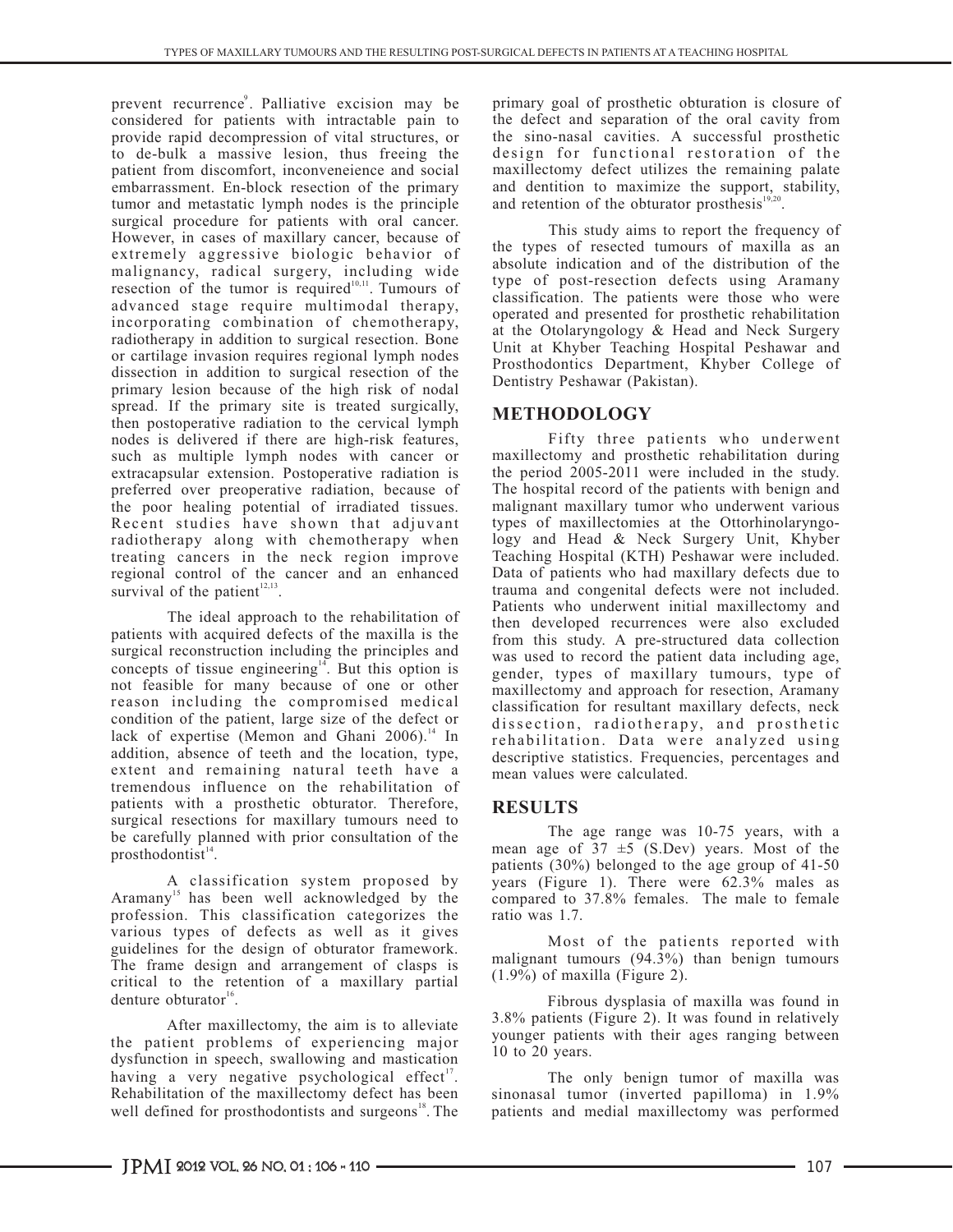for the complete excision. Squamous cell Weber-Fergusson incision was used for all carcinoma of maxilla was seen in 35 (66%) as the patients to expose the tumors. Irrespective of the most common malignant tumor followed by type of tumour, Aramanay class I defect resulted in most common malignant tumor followed by type of tumour, Aramanay class I defect resulted in adenoid cystic carcinoma in 13 (24.5%) patients 39 (73.58%) patients upon resection of the tumor adenoid cystic carcinoma in 13 (24.5%) patients  $\frac{39}{73.58}$  which required partial maxillectomy of right (Table 2). which required partial maxillectomy of right maxilla in 29 (54.7%) patients. These tumors were<br>more prevalent in patients belonging to the age  $(3.77\%)$  patients. Immediate surgical obturator was more prevalent in patients belonging to the age  $(3.77%)$  patients. Immediate surgical obturator was group of 25-75 years (Figure 3). Right side algoring and fitted for 40 (92.5%) patients. group of 25-75 years (Figure 3). Right side  $\frac{1}{2}$  planned and fitted for 49 (92.5%) patients.<br>maxillary resection was performed in 2 (3.77%) Delayed surgical obturator was provided in only 4 maxillary resection was performed in 2  $(3.77%)$  Delayed surgical obturator was provided in only 4 patients. Ewing sarcoma was another malignant  $(7.5%)$  patients. In all cases, the basic aim of the patients. Ewing sarcoma was another malignant (7.5%) patients. In all cases, the basic aim of the tumor of maxilla found in 2 (3.8%) patients surgical obturator was to promote the healing tumor of maxilla found in 2  $(3.8\%)$  patients surgical obturator was to promote the healing belonging to the age group of 12-18 years and process, maintain oral functions and facilitate belonging to the age group of 12-18 years and process, maintain oral functions and facilitate resulted in maxillectomy of anterior and posterior psycho-social esteem of the patient. Preresulted in maxillectomy of anterior and posterior psycho-social esteem of the patient. Pre-<br>maxilla (Fig 3). The distribution of the various radiotherapy was given only in one patient. Post maxilla (Fig 3). The distribution of the various radiotherapy was given only in one patient. Post types of tumours is shown in Figure 2. radiotherapy was given to 34 (64.2%) patients.

radiotherapy was given to 34 (64.2%) patients.



## **Figure 1: The distribution of patients in the various age groups (n=53)**

**Figure 2: Categories of Tumours presented by Patients (n=53)** 





| Table 1: Percentage distribution of the various types of tumours of maxilla $(N=53)$ |  |  |
|--------------------------------------------------------------------------------------|--|--|
|                                                                                      |  |  |

| Tumors of maxilla               | Patients (n) | $%$ age |
|---------------------------------|--------------|---------|
| Squamous cell carcinoma maxilla | 35           | 66.0    |
| Adenoid cystic carcinoma        | $\sqrt{2}$   | 24.5    |
| Fibrous dysplasia               |              | 3.8     |
| Ewing sarcoma                   |              | 3.8     |
| Inverted papilloma              |              | 19      |
| Total                           |              |         |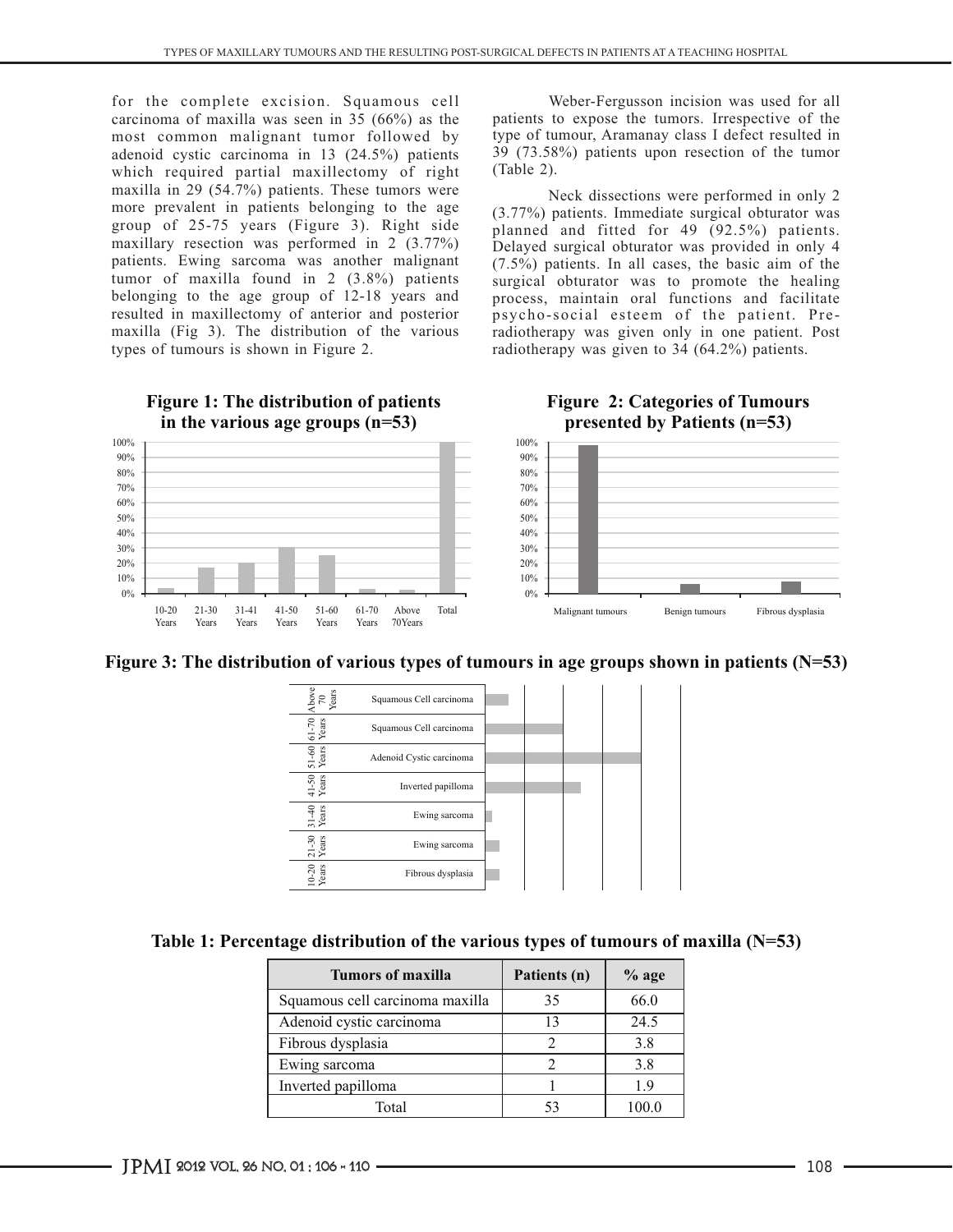| <b>Armanay classification</b> | Patients (n) | $%$ ages |
|-------------------------------|--------------|----------|
| Class I                       | 39           | 73.6     |
| Class II                      |              | 15.1     |
| Class III                     |              |          |
| Class IV                      |              | 7.5      |
| Class V                       |              |          |
| Class VI                      |              | 3.8      |
| Total                         | 53           | 100.0    |

**Table 2: Distribution of the various types of post surgical maxillary defects (N=53)**

Tumours of the maxilla are infrequent in incidence, making up less than 10% of lesions in the head and neck region. Surgery for tumours of the maxilla can be technically challenging. However, adequate ablation in the focus partial and total maxillectomy can achieve cure in even locally advanced tumors. The difficulty lies in giving the patient an oncologically sound resection while preserving important adjacent structures, without causing cosmetic deformity.

Malignant tumours of maxilla are more  $\frac{1}{2}$  study neck dissection was performed in 2 (3.77%) patients older than 40 years<sup>6,7</sup>. Men were affected patients. more than women (Figure 2)<sup>6</sup>. In the study of James<sup>12</sup> and Hayter et al<sup>13</sup> reported that Rehan and Kazi<sup>21</sup> carried out on 30 patients, the postoperative radiation usually is preferred over Rehan and Kazi<sup>21</sup> carried out on 30 patients, the postoperative radiation usually is preferred over incidence was high in 5th and 6th decades of life. preoperative radiation, because radiated tissues incidence was high in 5th and 6th decades of life. preoperative radiation, because radiated tissues<br>Males were more affected than female with ratio heal poorly. In this study postoperative Males were more affected than female with ratio  $\hat{h}$  e a l poorly. In this study postoperative of 3:1. In our study, most of cases presented radiotherany was also preferred for 34 (64.2%) during third and forth decade of life  $(26.41\%)$  and males were more affected than females with ratio Various studies have reported Aramany of 1.7:1. This compared favorably with studies  $\frac{4}{5}$  Class I defect as the most frequent post-surgical carried out by other authors<sup>4,5</sup>.

benign tumor of the maxillary sinus was inverted Aramany class I defect was also the most common papilloma  $(50\%)$ <sup>3</sup> and the squamous cell carcinoma  $(35%)$  as the commonest malignancy followed by sinonasal undifferentiated carcinoma (24%). Other malignant tumours were osteosarcoma  $(18\%)$ , Minsley et al preferred the use of adenoid cystic carcinoma (6%) mucoenidermoid immediate surgical obturators to reduce both adenoid cystic carcinoma (6%), mucoepidermoid immediate surgical obturators to reduce both carcinoma (6%). fibrosarcoma Almost comparable postsurgical morbidity and the length of the carcinoma (6%), fibrosarcoma. Almost comparable postsurgical morbidity and the length of the findings have been given by other studies of the patient's hospitalization. In this study 49 (92.45%) findings have been given by other studies of the  $\mathrm{kind}^{21-23}$ 

In this study malignant tumors were also common than benign tumors i.e.; 92% and 2% **CONCLUSION** respectively (Figure 3). Inverted papilloma was Seen in one (1.9%) patients and squamous cell<br>carcinoma was most common malignant tumor in **Execting malignant tumours** using Webercarcinoma was most common malignant tumor in  $35(65%)$  patients.

Maxillectomy has been the workhorse Aramany Class I type defects. procedure for both benign and malignant lesions of the maxilla. Woodson et al<sup>24</sup> considered medial **Grant Support, Financial Disclosure** maxillectomy as the best approach in patients with and Conflict of Interest maxillectomy as the best approach in patients with **and Conflict of Interest** inverted papilloma that extends in the maxillary sinus. For more extensive tumours inferior

**DISCUSSION** maxillectomy, partial or total maxillectomy through Weber fergusson incision is most desirable approach<sup>3,4</sup>. In this study medial maxillectomy was performed for resection of one (1.9%) inverted papilloma. Inferior maxillectomy was performed in squamous cell carcinoma of maxillary alveolus in 2 (3.77%) patients. The remaining of patients had partial maxillectomy for complete excision of tumours.

Combination of resection of the tumour and neck dissection is the rule of thumb in the Malignant tumours of maxilla are more management of extensive malignancy<sup>21</sup>. In our

radiotherapy was also preferred for  $34 \left(64.2\% \right)$  patients.

maxillary defect and consider this as the classical It has been indicated that the common hemi-maxillectomy defect<sup>22,25-26</sup>. In our study the of the resulting defects seen in our patients with a frequency of  $73.6\%$ .

> Minsley et al<sup>17</sup> preferred the use of patients were fabricated with immediate surgical obturator.

Fergusson incision and the fitting of immediate surgical obturator. The resulting defect was mainly

### None Declared